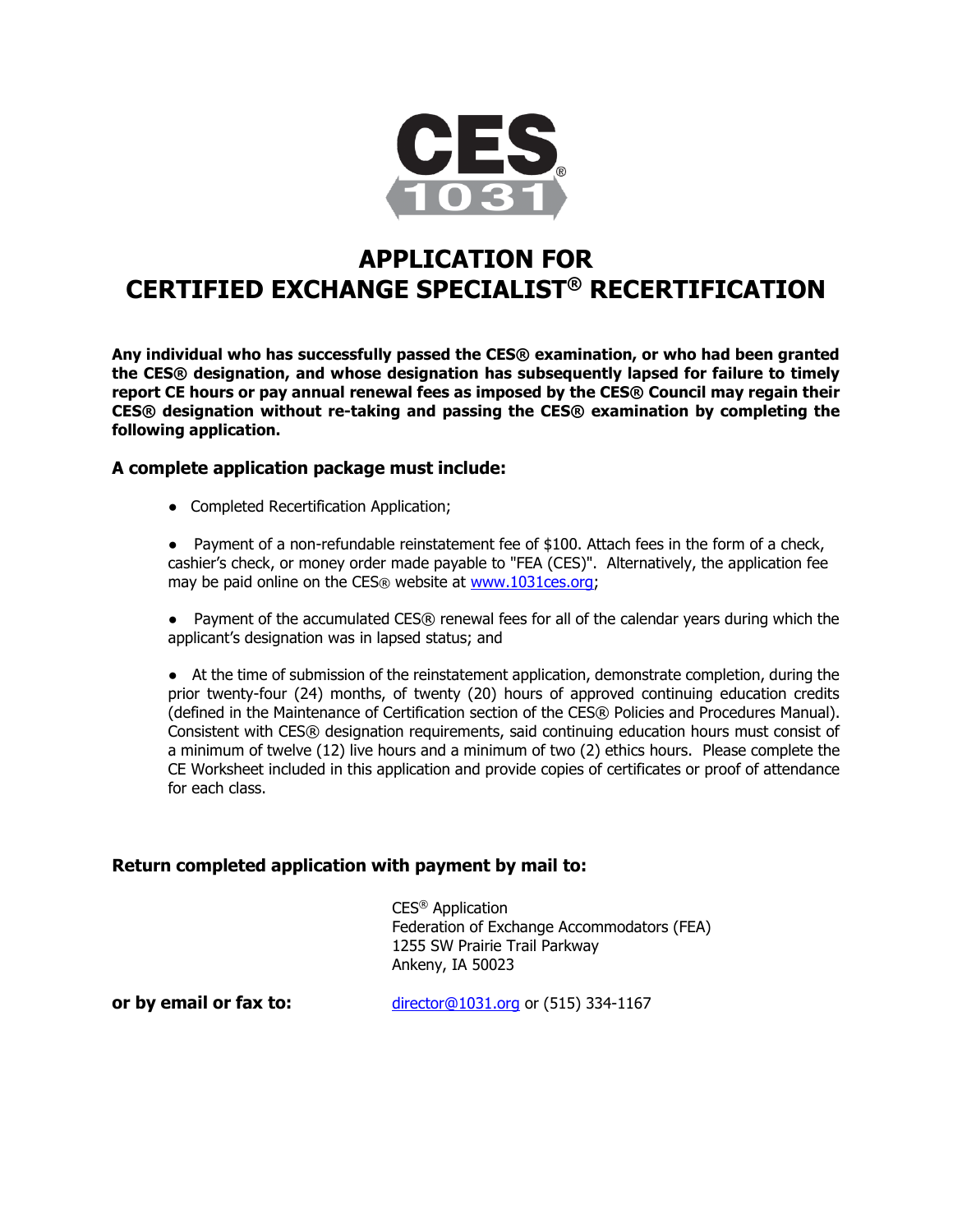#### **IMPORTANT NOTICE**

#### **Incomplete applications will NOT be processed and will be returned to the applicant. The application fee will be refunded less a \$100 non-refundable administrative fee.**

Please print or type all information:

# **Applicant Information** Name \_\_\_\_\_\_\_\_\_\_\_\_\_\_\_\_\_\_\_\_\_\_\_\_\_\_\_\_\_\_\_\_\_\_\_\_\_\_\_\_\_\_\_\_\_\_\_\_\_\_\_\_\_\_\_\_\_\_\_\_\_\_\_\_\_\_\_\_\_\_\_\_\_\_\_\_\_\_\_ First Middle Home Address \_\_\_\_\_\_\_\_\_\_\_\_\_\_\_\_\_\_\_\_\_\_\_\_\_\_\_\_\_\_\_\_\_\_\_\_\_\_\_\_\_\_\_\_\_\_\_\_\_\_\_\_\_\_\_\_\_\_\_\_\_\_\_\_\_\_\_\_\_\_\_\_ **Street**  $\_$  , and the set of the set of the set of the set of the set of the set of the set of the set of the set of the set of the set of the set of the set of the set of the set of the set of the set of the set of the set of th City State Zip Home/Mobile Telephone (\_\_\_\_\_)\_\_\_\_\_-\_\_\_\_\_\_\_\_\_\_\_ Work Telephone ( \_\_\_\_\_)\_\_\_\_\_-\_\_\_\_\_\_\_\_\_\_\_\_ E-mail Address for receiving CES® correspondences as a CES® Designee:  $\_$  ,  $\_$  ,  $\_$  ,  $\_$  ,  $\_$  ,  $\_$  ,  $\_$  ,  $\_$  ,  $\_$  ,  $\_$  ,  $\_$  ,  $\_$  ,  $\_$  ,  $\_$  ,  $\_$  ,  $\_$  ,  $\_$  ,  $\_$  ,  $\_$  ,  $\_$  ,  $\_$  ,  $\_$  ,  $\_$  ,  $\_$  ,  $\_$  ,  $\_$  ,  $\_$  ,  $\_$  ,  $\_$  ,  $\_$  ,  $\_$  ,  $\_$  ,  $\_$  ,  $\_$  ,  $\_$  ,  $\_$  ,  $\_$  , Alternative Email Address (in case we cannot reach you through the above email address):  $\_$  ,  $\_$  ,  $\_$  ,  $\_$  ,  $\_$  ,  $\_$  ,  $\_$  ,  $\_$  ,  $\_$  ,  $\_$  ,  $\_$  ,  $\_$  ,  $\_$  ,  $\_$  ,  $\_$  ,  $\_$  ,  $\_$  ,  $\_$  ,  $\_$  ,  $\_$  ,  $\_$  ,  $\_$  ,  $\_$  ,  $\_$  ,  $\_$  ,  $\_$  ,  $\_$  ,  $\_$  ,  $\_$  ,  $\_$  ,  $\_$  ,  $\_$  ,  $\_$  ,  $\_$  ,  $\_$  ,  $\_$  ,  $\_$  , **Employment History** I am currently employed by (check all that apply): \_\_\_\_ Qualified Intermediary \_\_\_\_ CPA firm \_\_\_\_ Law Firm \_\_\_\_ Real Estate Company \_\_\_\_ Banking Institution \_\_\_\_ Title Insurance Company

\_\_\_\_\_ Escrow Company<br>\_\_\_\_\_ Other: \_\_\_\_\_\_\_\_\_\_\_\_\_ \_\_\_\_ Other: \_\_\_\_\_\_\_\_\_\_\_\_\_\_\_\_\_\_\_ \_\_\_\_ Self-Employed: \_\_\_\_\_\_\_\_\_\_\_\_\_\_\_\_\_\_\_\_\_\_\_

#### **Explanation for Lapse in Designation**

Please provide a brief summary of factors or circumstances that led to the lapse in designation. Please feel free to include an attachment if you prefer.

 $\_$  , and the state of the state of the state of the state of the state of the state of the state of the state of the state of the state of the state of the state of the state of the state of the state of the state of the

 $\_$  , and the set of the set of the set of the set of the set of the set of the set of the set of the set of the set of the set of the set of the set of the set of the set of the set of the set of the set of the set of th

\_\_\_\_\_\_\_\_\_\_\_\_\_\_\_\_\_\_\_\_\_\_\_\_\_\_\_\_\_\_\_\_\_\_\_\_\_\_\_\_\_\_\_\_\_\_\_\_\_\_\_\_\_\_\_\_\_\_\_\_\_\_\_\_\_\_\_\_\_\_\_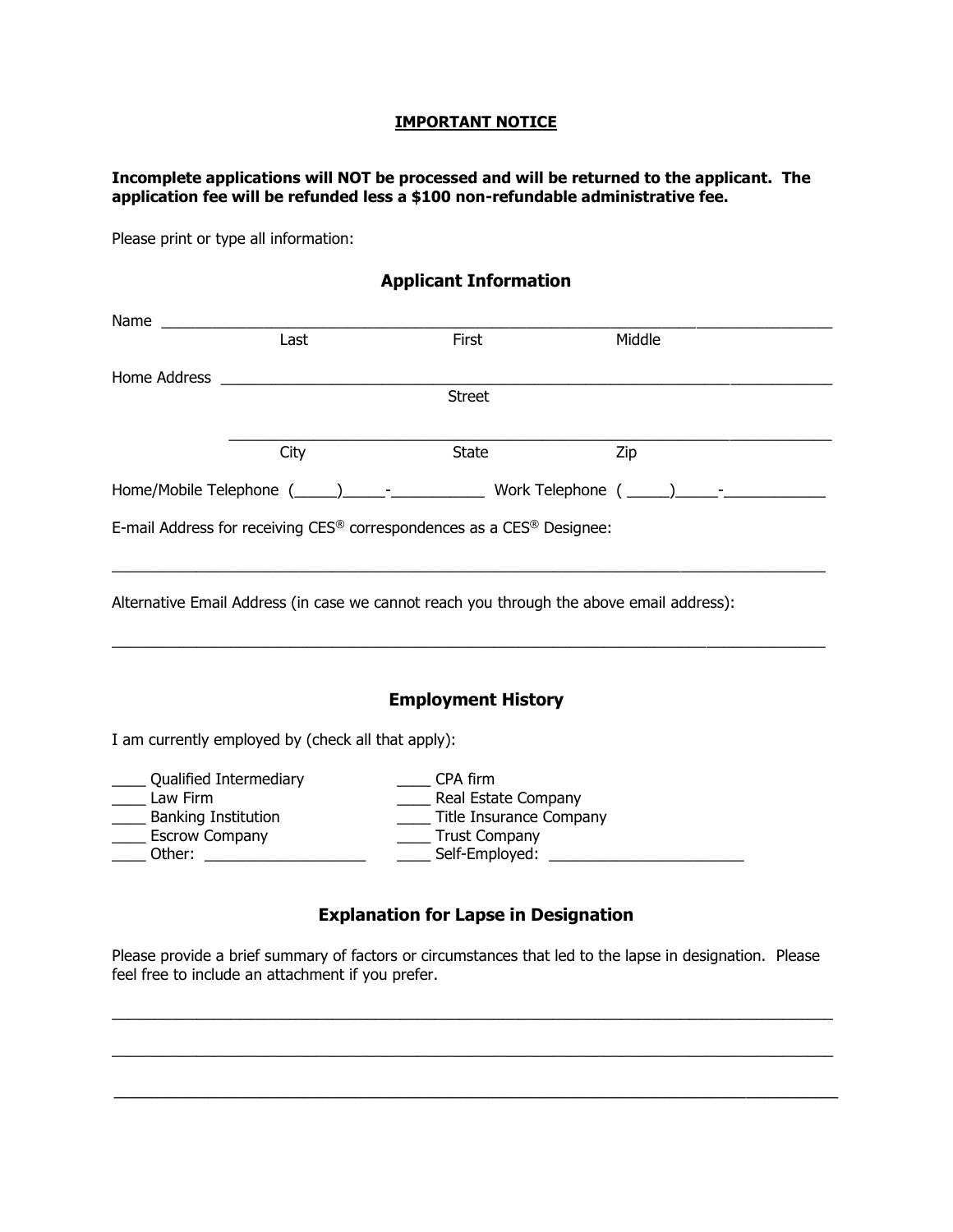#### **Eligibility Requirements**

Have you ever pled "guilty" or "no contest" (nolo contendere) or been convicted of any crime (e.g. a misdemeanor or felony) involving fraud, embezzlement, misappropriation of funds, conversion of property, theft, forgery or any crime involving the property of another?

No  $\_\_$ 

Yes, explain:

Have you ever had any professional designation or license suspended or revoked or have you ever voluntarily relinquished a professional designation or license due to activities concerning fraud, embezzlement, misappropriation of funds, conversion of property, theft, forgery or any crime involving the property of another?

 $No \_\_$ 

Yes \_\_\_\_ If yes, please provide a complete explanation including, but not limited to, dates and jurisdiction:

**Note:** A "Yes" answer to either of the above questions will not automatically result in disqualification from the CES® examination but will be reviewed by the Certification Council based on all relevant facts and circumstances.

Those applicants denied qualification for the CES® examination will be notified in writing of the Council's decision and may file an appeal with its Due Process Committee.

Do you have a minimum of three (3) years out of the past seven (7) years of full-time equivalent work experience at a Qualified Escrow, Trust, or Intermediary Company as defined below and are you currently working for a qualified Escrow, Trust, or Intermediary Company in which you are directly involved with facilitating exchanges? "Full-time work experience" must include substantial time spent counseling taxpayers and their advisors (e.g., lawyers, accountants, and real estate professionals) on issues relating to tax-deferred exchanges under IRC Section 1031. "Full-time work experience" does not include those periods where significant time was devoted solely to such tasks as data input, accounting, and company marketing. Such work experience may be an aggregate accumulation and does not have to be consecutive years and may either be direct, such as an owner or employee, or indirect, such as in an independent contractor's status. The Council will take into account only that work experience accrued during the seven (7) year period from the date of the review of the candidate's application for certification.)

No \_\_\_\_\_\_\_ Yes \_\_\_\_\_\_

**Definition**: A Qualified Escrow, Trust, or Intermediary Company, as defined under Treasury Regulation Section 1.1031(k)-1(g)(4)(iii), is any sole proprietorship, partnership, limited liability company, trust, corporation, association, or any other going concern whose primary business is that of facilitating like-kind exchanges under Internal Revenue Code Section 1031 and the Treasury Regulations promulgated there under. Standard title or escrow activities are not considered to be experience related to a "Qualified Escrow" as described above.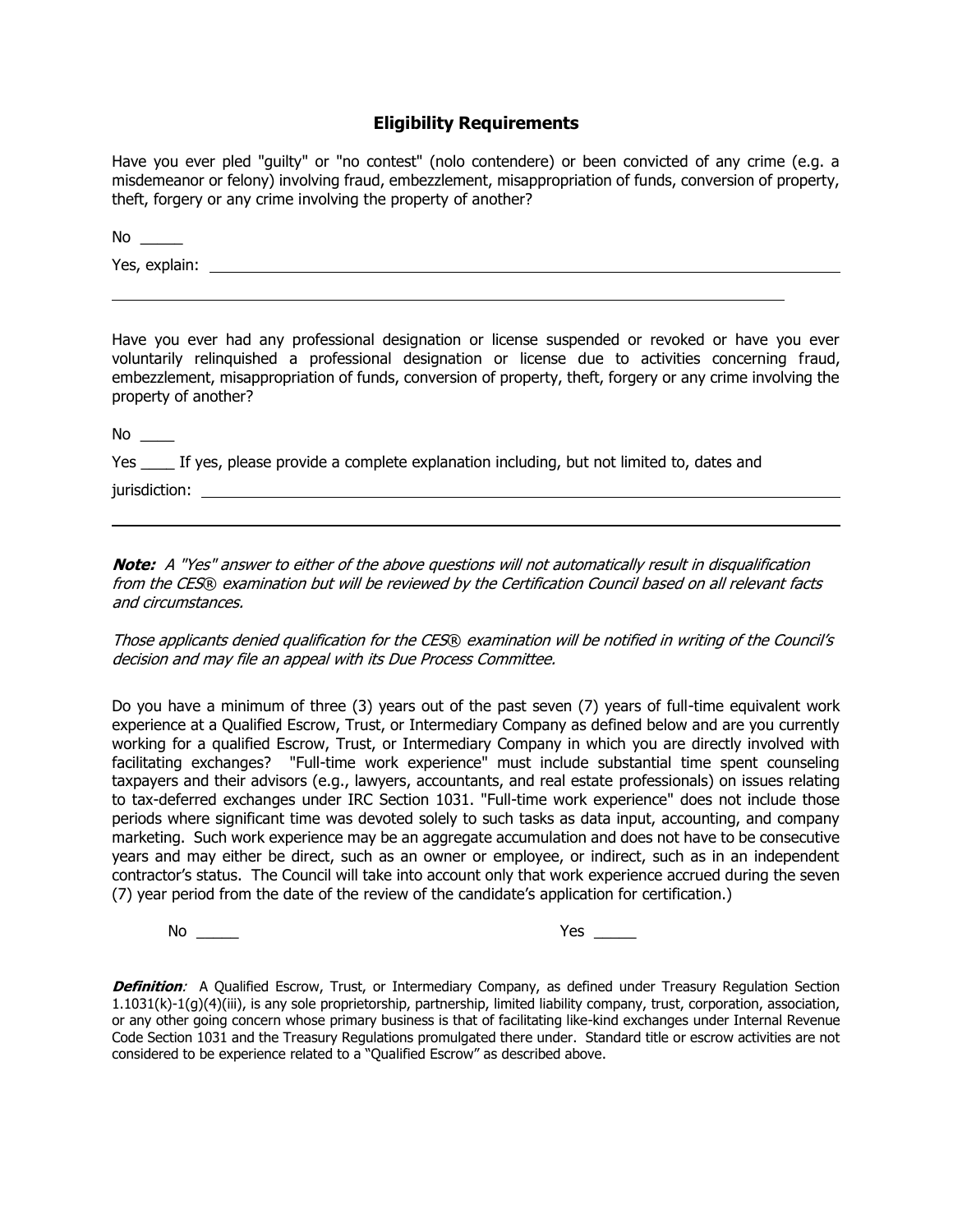### **List your employment experience below**

| Provide a <b>detailed</b> job description of all responsibilities related to the facilitation of 1031 exchanges: |                                |  |   |
|------------------------------------------------------------------------------------------------------------------|--------------------------------|--|---|
|                                                                                                                  |                                |  |   |
|                                                                                                                  |                                |  |   |
| What percentage of your average day is consumed by the duties described above? _________%                        |                                |  |   |
| Has that percentage changed either up or down during your employment? ____ Yes _____ No                          |                                |  |   |
| If yes, please explain <i>including</i> the previous percentage of your day consumed by exchange facilitation    |                                |  |   |
| and when the change occurred. (Percentages MUST be defined or application will be returned as                    |                                |  |   |
|                                                                                                                  |                                |  |   |
|                                                                                                                  |                                |  |   |
|                                                                                                                  |                                |  |   |
|                                                                                                                  |                                |  |   |
|                                                                                                                  |                                |  |   |
| As an employee or owner of this company, do you perform non-exchange duties?                                     |                                |  |   |
|                                                                                                                  | _________ Yes _____________ No |  |   |
|                                                                                                                  |                                |  |   |
|                                                                                                                  |                                |  |   |
| What percentage of your average day is consumed by the duties described above?                                   |                                |  | % |
| Is there anything you would like us to consider regarding your experience with this company? If yes,             |                                |  |   |
|                                                                                                                  |                                |  |   |
|                                                                                                                  |                                |  |   |
|                                                                                                                  |                                |  |   |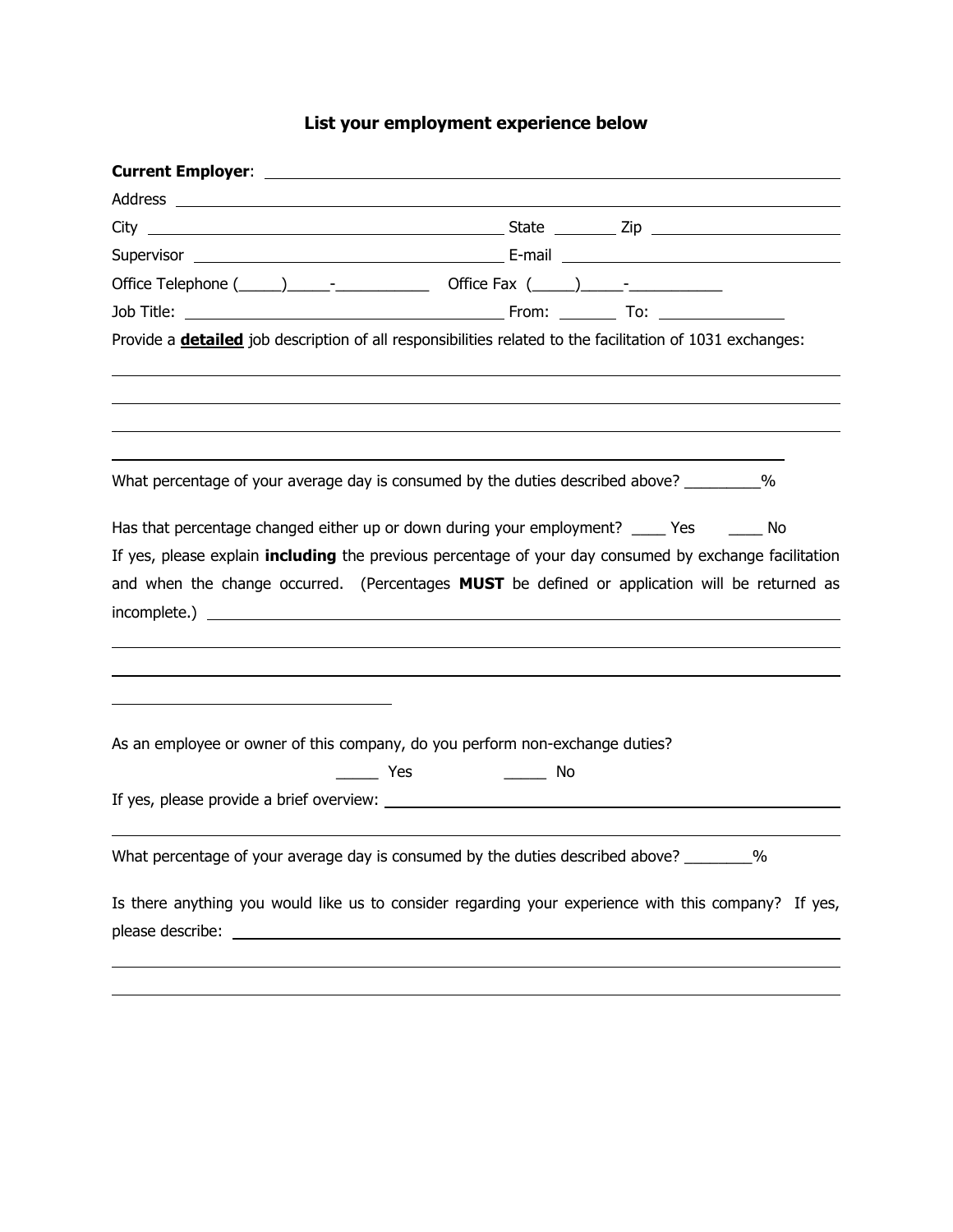I, the undersigned applicant, recognize and agree to the following (**INITIAL ALL**):

I hereby apply for reinstatement of the Certified Exchange Specialist<sup>®</sup> designation offered by the CES® Certification Council (Council) on behalf of the Federation of Exchange Accommodators (FEA) in accordance with and subject to its rules. I understand that the information gathered in the recertification process will be used for statistical purposes and for evaluation of the CES® Program. I further understand that the Council and the FEA will keep all information related to this application and the recertification application and approval process confidential.

To the best of my knowledge, the information contained in this application is true, complete and correct, and is made in good faith. I understand that the Council and the FEA reserves the right to verify any or all information on this application and that any incorrect or misleading information may constitute grounds for rejection of my application or revocation of my certification.

\_\_\_\_\_ **I hereby consent to the release of information to the designated representatives of the Council or the FEA by any employer, educational institution, and/or licensing or certification body that may be contacted by the Council or the FEA to verify such information. I agree to hold harmless the Council and the FEA for liability from verification/inspection of documents or records/investigations, from action taken during the certification process, and from failure to certify me as a Certified Exchange Specialist®.**

\_\_\_\_\_ I have read the Candidate Bulletin of Information and the Code of Ethics and Conduct for the Certified Exchange Specialist® and I agree to abide by them.

\_\_\_\_\_ I recognize that the Council and FEA reserves the right to change its standards or policies.

**The I recognize that I must meet all CES**® prerequisites before I can be considered certified and represent myself as such.

I recognize that, if recertified, CES® certification does not constitute FEA or Council endorsement, warranty or guarantee of my competency.

I recognize that my credential will be Certified Exchange Specialist<sup>®</sup> and that  $CES@$ and Certified Exchange Specialist® are registered trademarks of the FEA. I further agree to use such trademarks only in accordance with CES® policies.

I agree to inform the Council through the FEA of changes or circumstances that may materially alter this application.

\_\_\_\_\_ I agree that, if recertified, my name and employer may be included in the published list of current CES® Designees.

\_\_\_\_\_ I recognize that if my application is incomplete it will **NOT** be processed and will be returned to me along with my application fee, less a \$100 non-refundable administrative fee.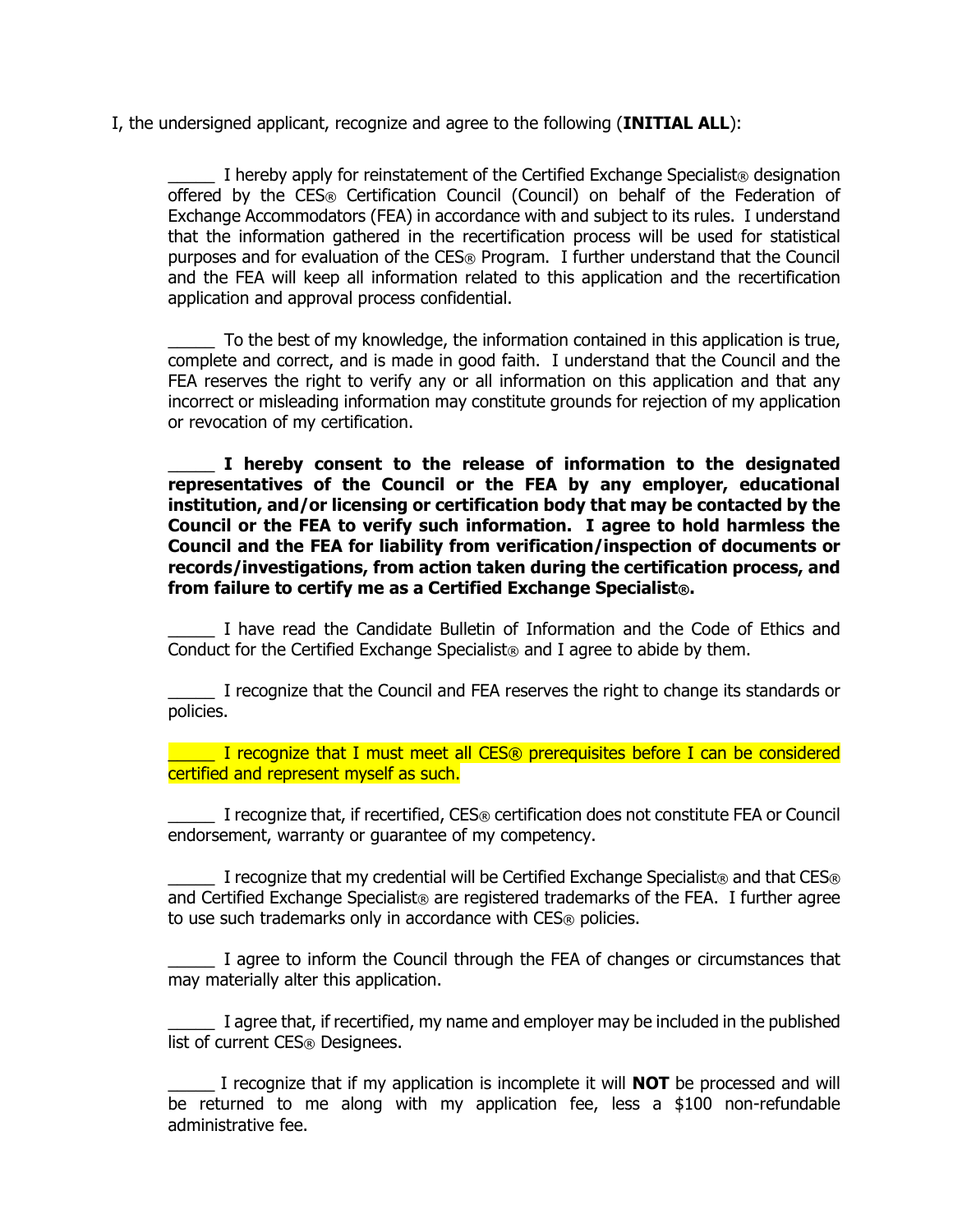I hereby certify under penalty of perjury that all information provided in this application is true, correct and complete to the best of my knowledge.

**Applicant Signature Date**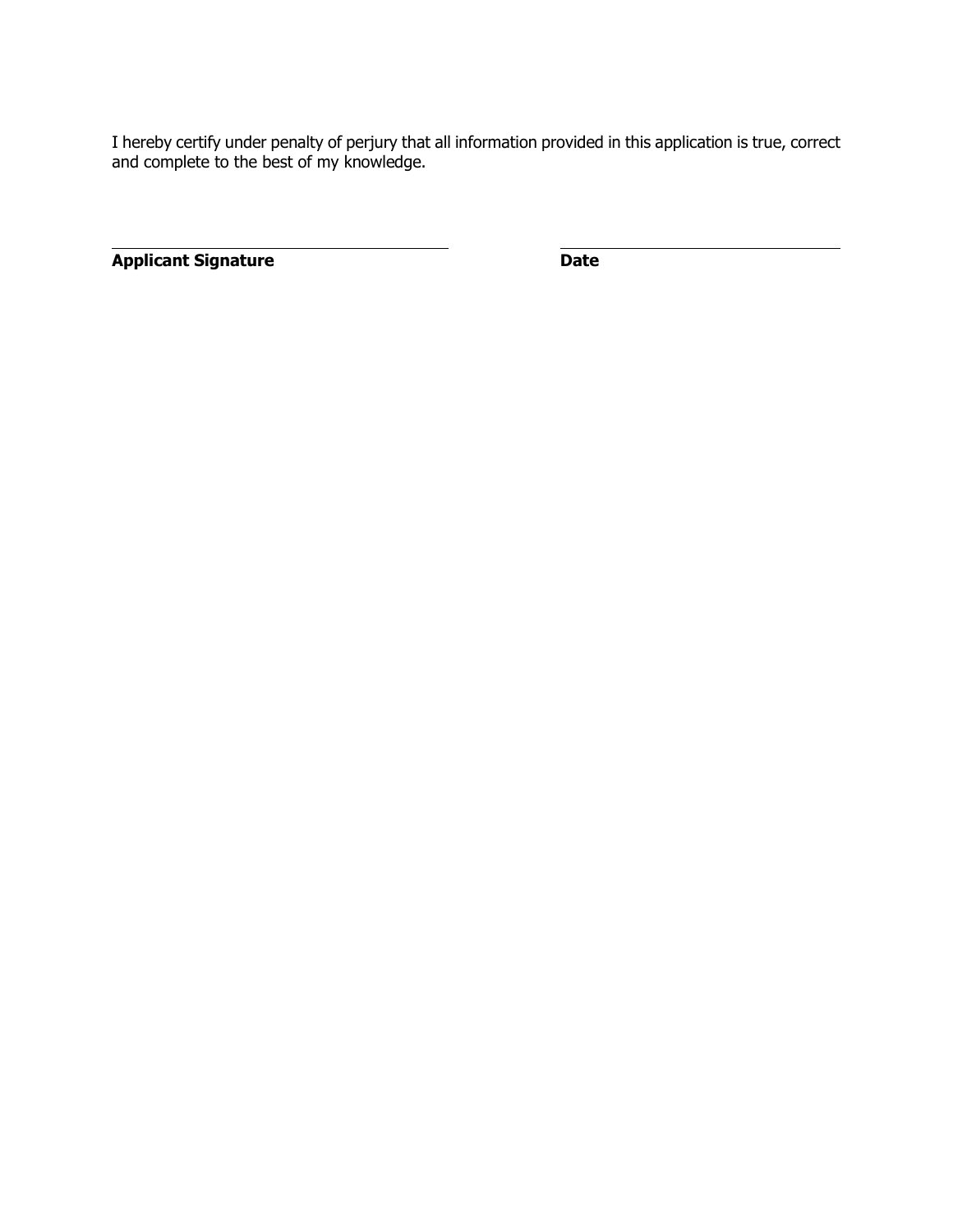#### **Continuing Education Credit Hours Completed**

Demonstrate completion, during the prior twenty-four (24) months, of twenty (20) hours of approved continuing education credits (defined in the Maintenance of Certification section of the CES® Policies and Procedures Manual). Consistent with CES® designation requirements, said continuing education hours must consist of a minimum of twelve (12) live hours and a minimum of two (2) ethics hours.

You must obtain and submit, independent confirmation of your attendance at the course work for which you are seeking credit

| CES <sup>®</sup> Hours                                 |               | Date     | Course/Workshop Title | Sponsoring   |  |
|--------------------------------------------------------|---------------|----------|-----------------------|--------------|--|
| General                                                | <b>Ethics</b> | Complete |                       | Organization |  |
|                                                        |               |          |                       |              |  |
|                                                        |               |          |                       |              |  |
|                                                        |               |          |                       |              |  |
|                                                        |               |          |                       |              |  |
|                                                        |               |          |                       |              |  |
|                                                        |               |          |                       |              |  |
|                                                        |               |          |                       |              |  |
|                                                        |               |          |                       |              |  |
|                                                        |               |          |                       |              |  |
|                                                        |               |          |                       |              |  |
|                                                        |               |          |                       |              |  |
| <b>Total Continuing Education Credit Hours Claimed</b> |               |          |                       |              |  |

#### **Certification:**

I hereby certify that I have taken and completed all the course work as listed above and I have attached with this certification proof of attendance for each credit hour sought.

I further certify that in the past two years I have not committed any act of the type that would disqualify me from holding the CES® designation.

I further certify that I have reviewed the Code of Ethics and Conduct for the Certified Exchange Specialist<sup>®</sup> and I agree to abide by these standards of ethics and conduct.

\_\_\_\_\_\_\_\_\_\_\_\_\_\_\_\_\_\_\_\_\_\_\_\_\_\_\_\_\_ \_\_\_\_\_\_\_\_\_\_\_\_\_\_\_\_\_\_\_\_\_\_\_\_\_\_\_\_\_ **Applicant Name Applicant Signature**